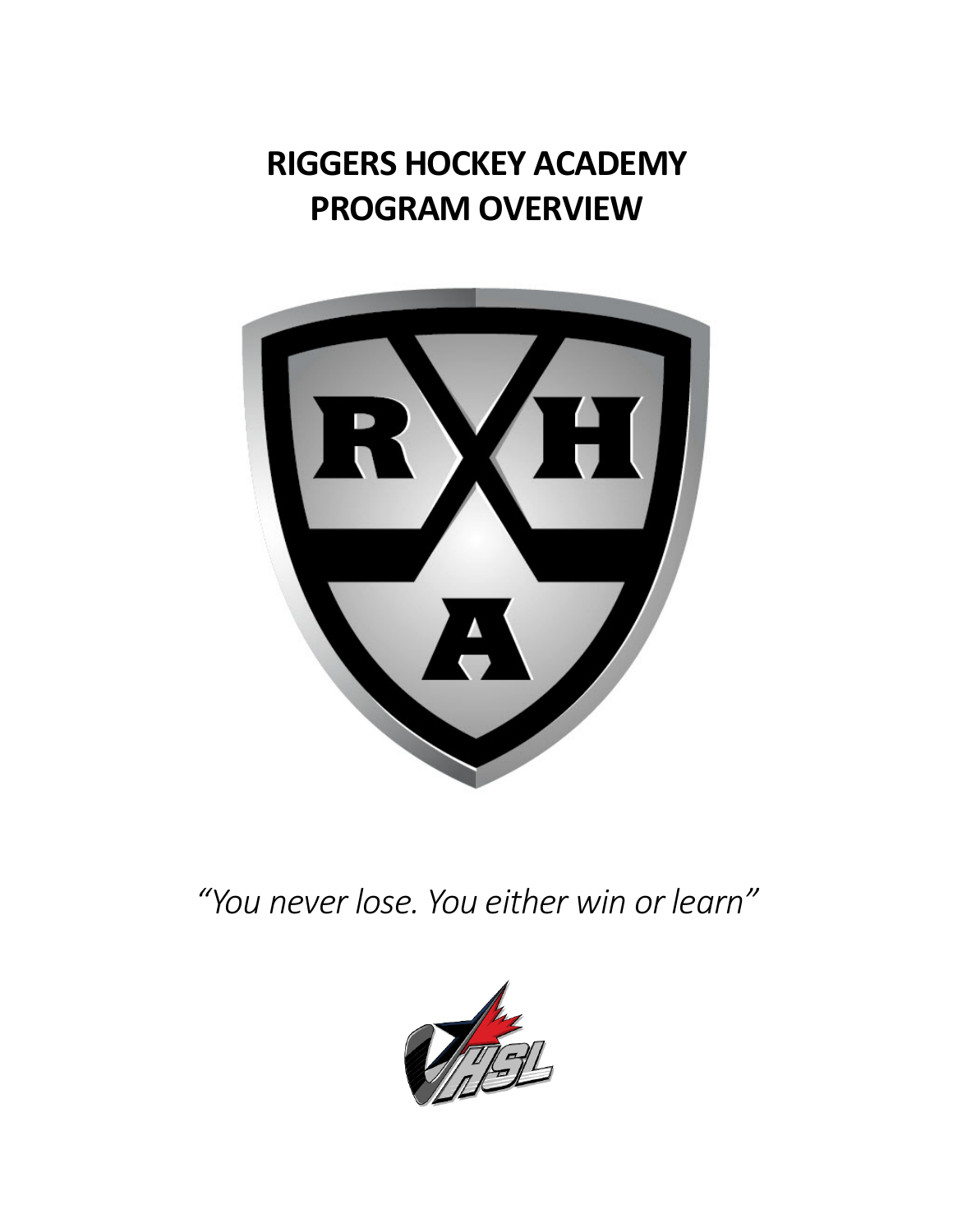



# ABOUT THE HOCKEY SUPER LEAGUE

The Hockey Super League was established in the winter of 2017 giving youth players an alternative option to Minor Hockey in Alberta. The Hockey Super League was created to provide an opportunity for players to participate in a privately-operated program that's goal is to develop high level hockey players and create leaders both on and off the ice. The HSL is not a registered league with Hockey Canada or Hockey Alberta, we are independent of these organizations. We believe that hockey is defined by the people who play game. We are not restricted by borders or boundaries. We are a fully insured organization that feels that athletes should not have to uproot their academic commitments to pursue a hockey program that aligns with their own developmental goals.

http://hockeysuperleague.ca/content/about-hockey-super-league

## **RHA Program Overview**

Riggers Hockey Academy is an elite hockey development program based in Leduc, Edmonton and surrounding areas. We have been operating successfully for many seasons working with young athletes. We base our program on skill, development and character building. RHA's development program consists of intensive skill development sessions with the industries top developmental programs. Power skating instruction with the industries best skating instructors; off ice strength and conditioning sessions with certified strength and agility coaches; as well as certified and experienced coaching staff of all former elite hockey players.

Our program is based out of Leduc, Alberta. Since 2015 Riggers Hockey Academy has been running elite hockey development programs for all age groups. Our goal is to team your elite athlete with others of the same skill level and allow them to progress together.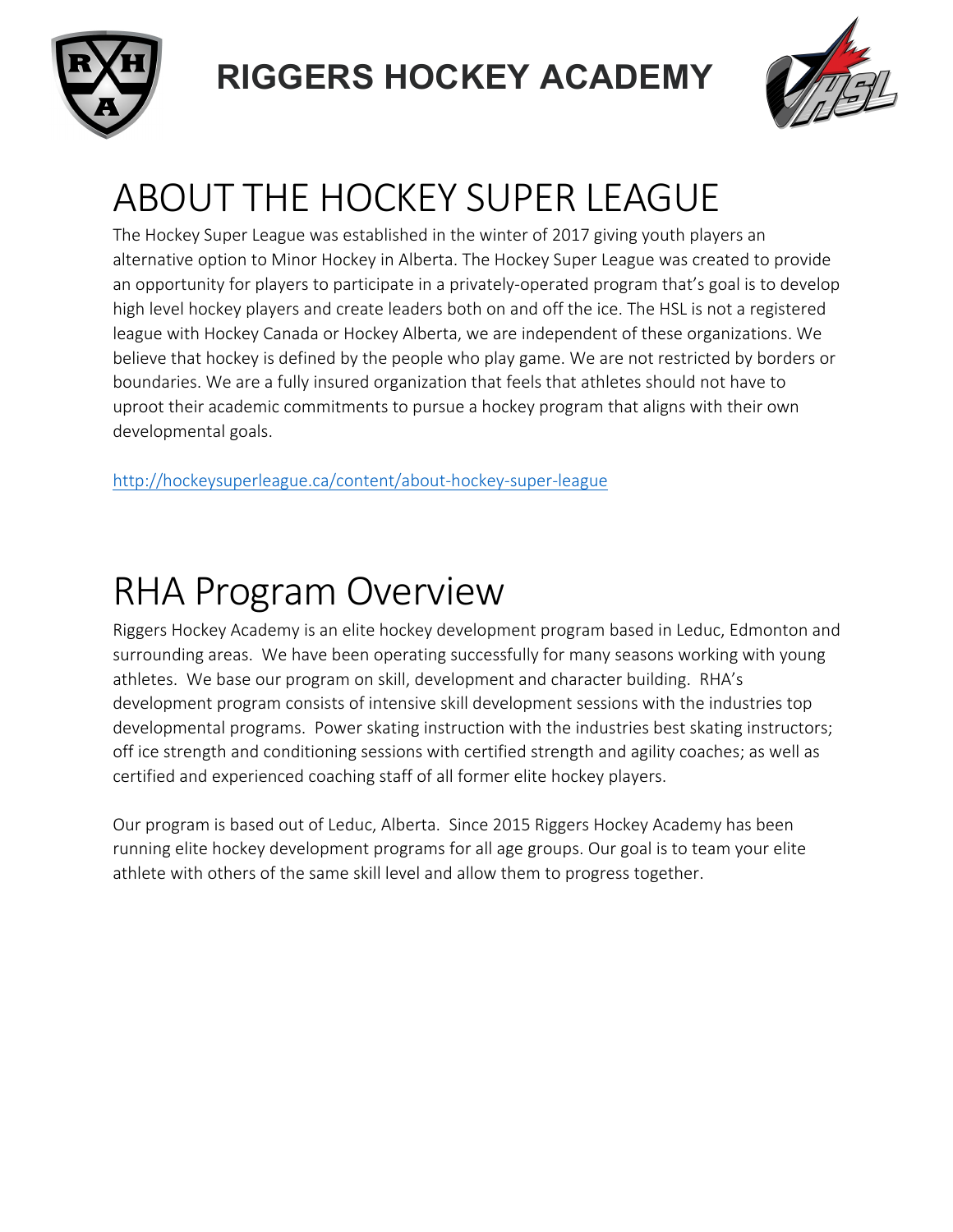



## **RHA Program Outline**

30-week program runs from September - March

- $\checkmark$  9 showcases for HSL teams
- $\checkmark$  20 practice weeks focusing on high-end development
- $\checkmark$  3-4 ice slots per week

# **HSL Outline**

HSL fees extra and include:

- $\checkmark$  Player insurance included
- $\checkmark$  Entire season schedule at the start of year
- $\checkmark$  Jerseys, Socks, Helmet, Gloves, Pant Shells, Hockey Bag, Shorts & Shirt
- $\checkmark$  9 showcases including playoffs

# Coaching Strategy and Philosophy

### **Learning Life Skills**

#### 1. Discipline

Want to become an elite hockey player? Here are examples of what's involved:

- Attend every weekly game and practice
- Play other sports. Be a complete athlete.
- Eat healthy food
- Try to sleep for at least 8+ hours per night
- Study the game by watching and reading about it

While you may not be able to do all these things, if you play hockey, chances are you do *some* of these things. Routinely sleeping well and eating healthy create a sense of discipline. Each item in the list trains you to develop a habit and stick to it through times of temptation and distress  $$ the very nature of discipline itself.

Although you may only be doing those things to become a better hockey player, when it comes time to apply discipline skills in other areas of your life, you'll find it much easier to manage.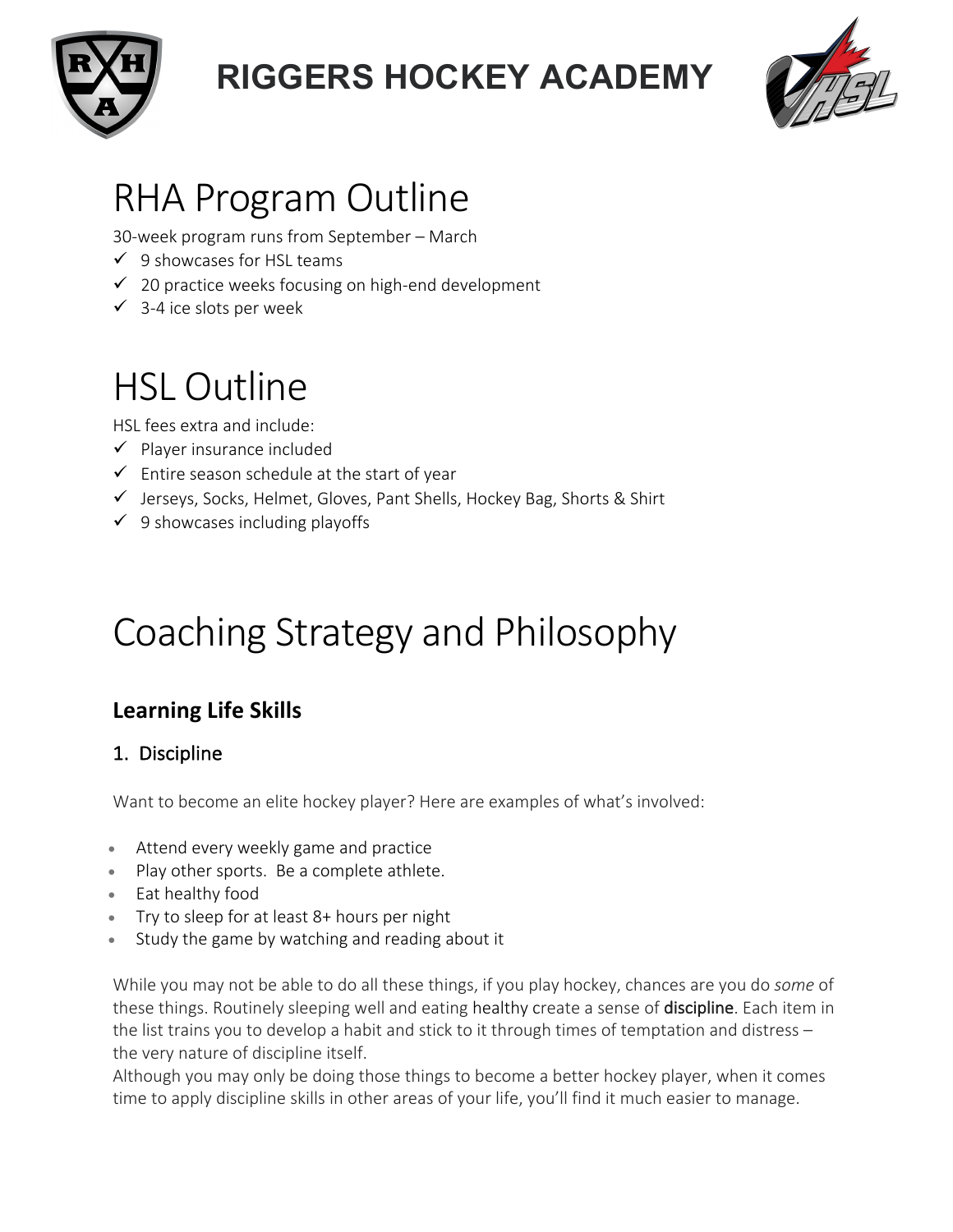



### 2. Respect

From U7 all the way to professional hockey, every league has a strict ethics code that all its players must follow. Essentially, each league has a code detailing how to treat people with respect. Congratulating players on scoring a goal, greeting your teammates each practice and

fist-bumping the opposing team after a game all contribute to building a sense of respect in a player. Also, a team's coach serves as an authority figure for the players. Listening to and learning from a coach helps to develop a player's character and sense of respect for their elders and those in authority.

#### 3. Teamwork

Hockey isn't an individual sport  $-$  it's played as a team. At any age and skill level, a hockey player will have at least a dozen teammates that they must learn to work with. Every goal scored, and every game won is a result of months of practice building team synergy. Using that synergy, players can make snap decisions about where to pass the puck and when to rely on their teammates. "Be the kid that every other kid wants to play hockey with."

Throughout life, everyone will face situations where they must apply **teamwork** to accomplish a goal. Those situations can range from a group presentation at school to completing a project at work, and even to moving a heavy object with a few friends. Learning to rely on others, divide a workload evenly, and play to the strengths of teammates are the keys to successful teamwork. And all of that can be learned by playing hockey.

#### 4. Communication

Let's face it: no hockey team is successful without excellent **communication** among its coach and players. The ability to express ideas in a way that anyone can easily understand them is a much tougher skill to acquire than you might think.

Hockey gives players the opportunity to communicate with a diverse group of teammates, which often change from season to season. When expressing ideas or concerns to a coach, or planning plays with teammates, efficient communication is important. Over the course of a hockey season, team members become used to talking with one another, and they learn how to adapt their communication style to suit specific levels of understanding. Yes, proper communication is a core aspect of successful teamwork. However, it also contributes to building strong relationships, working more efficiently, and ensuring that nobody is confused or unsure about the topic at hand.